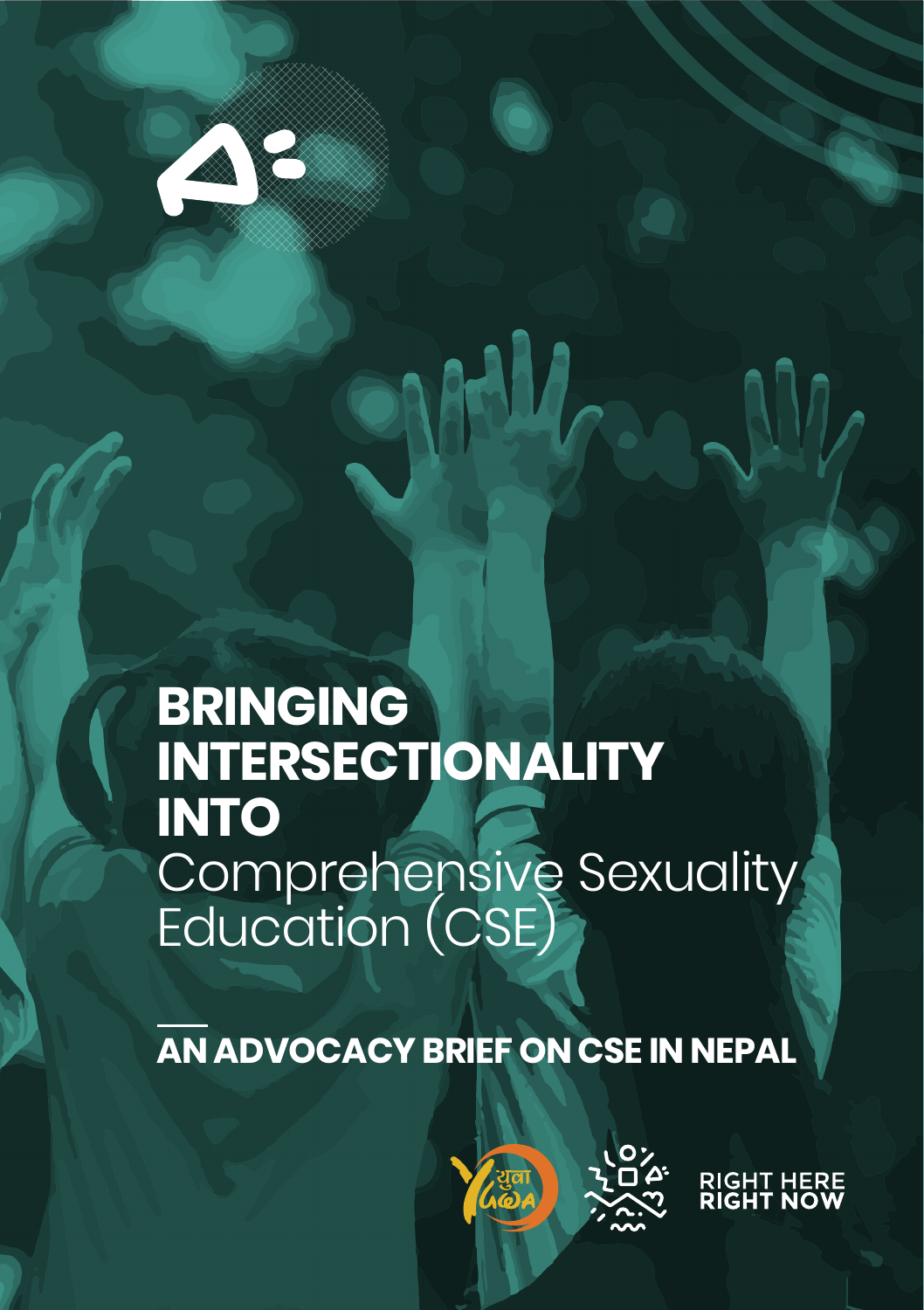Right Here Right Now is a five-year programme and global strategic partnership that is active in ten countries and the Caribbean sub region. In Nepal, it is a consortium of 15 like-minded organizations working and advocating towards sexual and reproductive health and rights of young people; focused on three thematic areas: legalization of marriage equality, access to a stigma free and youth friendly safe abortion services and inclusion of all components of comprehensive sexuality education in national curriculum and drafting of a curriculum for out of school children.

YUWA is one of the platform organizations of RHRN Nepal and also serves as the host organization for the RHRN Secretariat for Nepal. Established in 2009, YUWA is a registered not for profit, purely youth-led and youth-run organization working to promote youth participation through empowerment and advocacy. Since its formal establishment, YUWA has concentrated upon holistic youth issues and is especially working on three thematic issues- Sexual and Reproductive Health and Rights, Active Citizenship and Research Development.

#### Support for this project was provided on behalf of the Right Here Right Now Partnership. The partnership is funded by the Ministry of Foreign Affairs of the Netherlands.

#### Authors

Sudeep Uprety Sajja Singh Shreya Shrestha

### Proofread

Jenisha Mainali

© Copyrights Reserved

First edition: (1000 copies), March 2020

#### Layout Designer

Suzal Gurung

For further information please contact:



#### YUWA | Right Here Right Now Nepal Secretariat

310 Krishna Dhara Marga, Maharajgunj, Kathmandu-3, Bagmati Province, Nepal Tel: 01-4419489, 01-4418747 || info@yuwa.org.np || www.yuwa.org.np

<sup>1</sup> Association of Youth Organization Nepal (AYON), Beyond Beijing Committee (BBC), Blue Diamond Society (BDS), CDS-Park Mugu, Family Planning Association of Nepal (FPAN), Federation of Sexual and Gender Minorities Nepal (FSGMN), Human Development and Environment Protection Forum (HUDEP), LOOM Nepal, Restless Development, Rural Women's Network Nepal (RUWON), Visible Impact, Youth Action Nepal (YAN), Youth Development Centre (YDC), YUWA, Yuwalaya.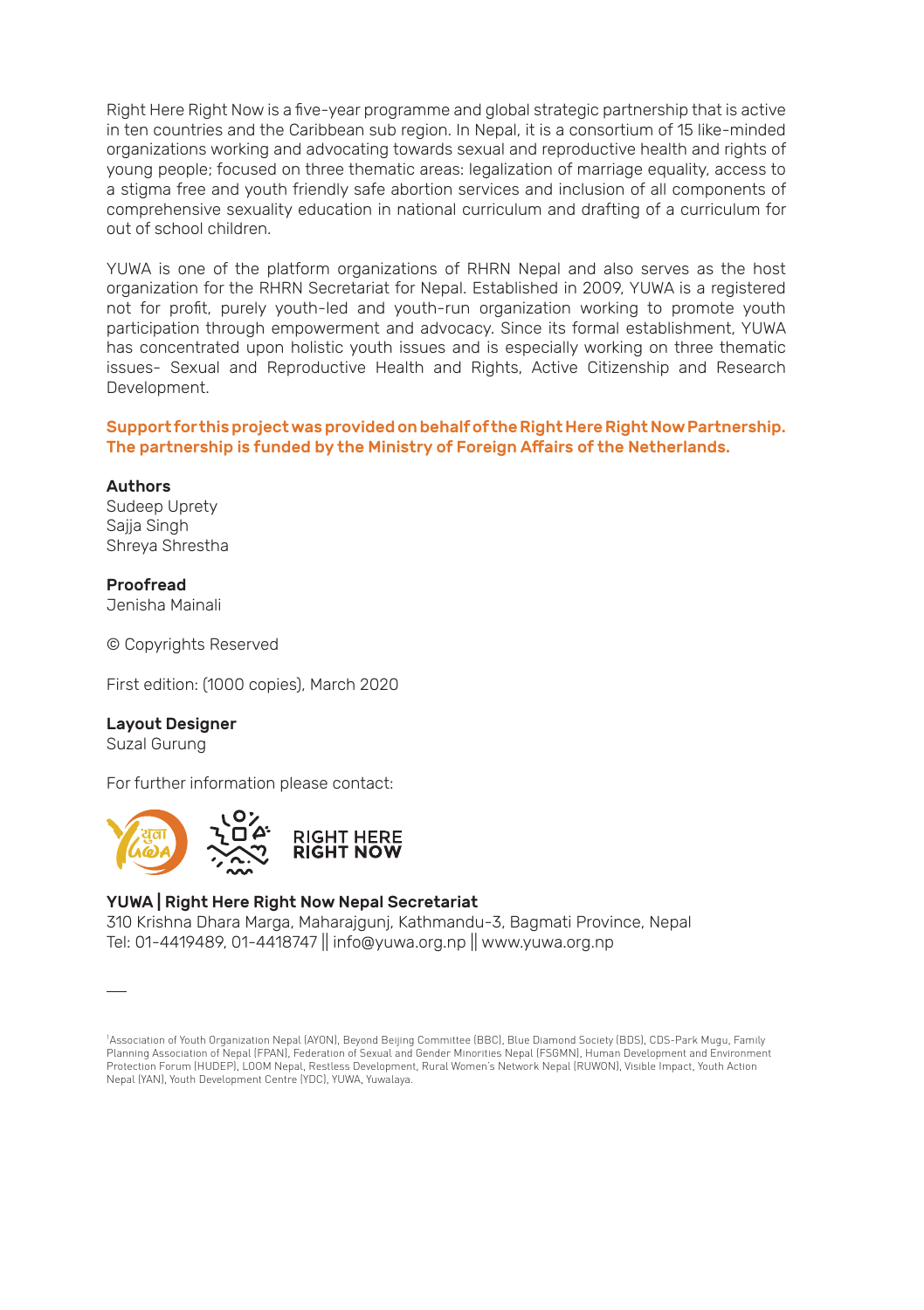# **Background: Comprehensive Sexuality Education (CSE)**

Comprehensive Sexuality Education (CSE) is considered pivotal for overall wellbeing of young people primarily due to its human rights component. It provides space for addressing crucial issues such as aadolescent pregnancy which can lead girls to drop out of school, depriving them of their right to education. Effective sex education can help to achieve school's aim of providing accurate and relevant information about the physical and emotional changes that young people and children experience throughout their formative years and into adulthood.

CSE is not a new concept in Nepal. Components of reproductive health have been incorporated in Nepali school curriculum for almost two decades now.

However, the intersectionality in sexuality education, particularly from gender and rights perspective has not been much discussed, let alone studied.

## $\boldsymbol{\mu}$

Thus, this study as part of a broader advocacy platform, Right Here Right Now (RHRN) initiative, aims to improve the protection, respect and fulfilment of the sexual and reproductive health and rights (SRHR) of young people.

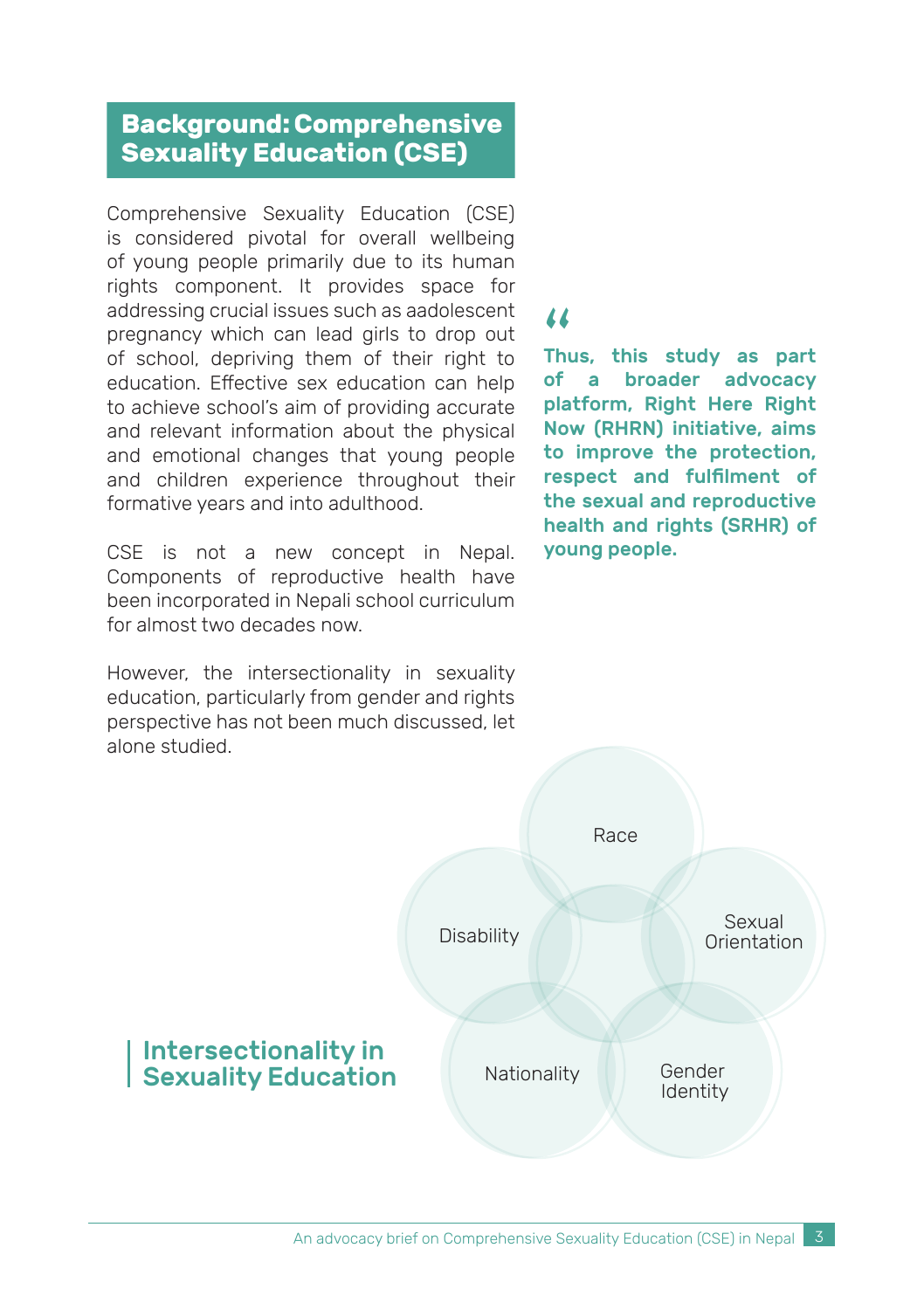| <b>Study Objectives</b>                                                                                                                                            | <b>Methods</b>                                                                                                                                                              |
|--------------------------------------------------------------------------------------------------------------------------------------------------------------------|-----------------------------------------------------------------------------------------------------------------------------------------------------------------------------|
| The study was carried out with<br>the following objectives in mind:<br>Understand and document<br>$\bullet$                                                        | The following methods were<br>applied for collecting data as<br>part of this study:                                                                                         |
| the history and trend of<br>comprehensive sexuality<br>education discourse<br>in in<br>Nepal<br>Document the history and<br>$\bullet$<br>trend of incorporation of | Evidence Review<br>of<br>٠<br>policies,<br>government<br>guidelines and<br>manuals<br>related<br>to<br>sexuality<br>education; grey literature<br>such as available teacher |
| comprehensive sexuality<br>education into national<br>education<br>curriculum.<br>especially with regards<br>to International Technical                            | manuals of Curriculum<br>Development Centre (CDC);<br>media coverage,<br>and<br>documentation of event<br>blogs.                                                            |
| Guidance on<br>Sexuality<br>Education (ITGSE)                                                                                                                      | Key Informant Interviews<br>٠<br>with academicians,                                                                                                                         |
| Discuss with<br>key                                                                                                                                                | researchers,<br><b>SRHR</b>                                                                                                                                                 |
| stakeholders about<br>the<br>current situation,<br>gaps<br>and recommendations                                                                                     | advocates, government<br>education officials.<br><b>Focus Group Discussions</b>                                                                                             |
| for improvement<br>in                                                                                                                                              | (FGDs) with adolescents                                                                                                                                                     |
| comprehensive sexuality                                                                                                                                            | of government and private                                                                                                                                                   |

schools studying in Grade 9

and 10

education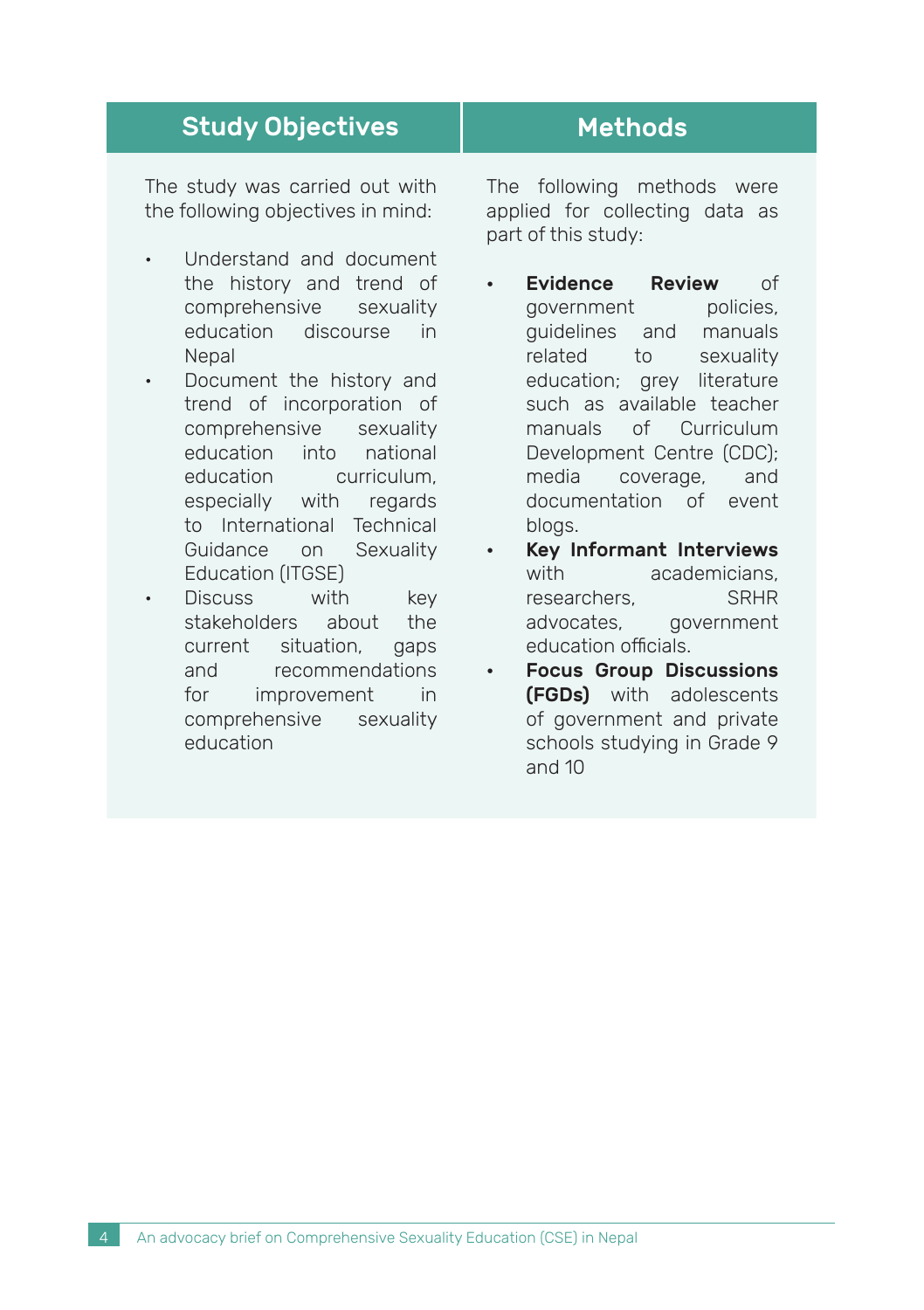# **Key Findings**

Major findings from the study included:

#### Out-of-school children, disabled and LGBTI issues not addressed

Currently, CSE is very limited to school children and there are significant number of out-of-school children who require CSE. Likewise, the policies and guidelines are also silent on CSE for disabled and Lesbian, Gay, Bisexual, Transgender and Queer (LGBTQ)s. These sections of population have been deprived of any orientation or teaching on CSE.

# Sub-standard teaching<br>
Overall impression

impression from the evidence reviews and the opinion of stakeholders and students reveal that the teaching is sub-standard. There are issues with the delivery of the content, stapling of the chapters on SRH (trying to avoid teaching those content) which needs to be immediately addressed.

### Trainings insufficient to improve teacher's standard

The trainings provided on CSE has helped teachers to some extent but that has not been adequate enough. Some of the trained teachers require refresher trainings and some of the trained teachers have also been transferred elsewhere to other schools or left jobs.

*"A male school teacher wasn't able to teach sex and sexuality education to his school students since he was from the same community and some of the students were close to him in relation. This happens in many schools in the communities."* 

– Academician

### CSE as a more health and not gender and human rights perspective

CSE has been so far branded as a SRH issue. However, there are other moral values and human rights perspectives as well when it comes to freedom of choice, rights to knowing and understanding about one's sexuality, which has not been adequately incorporated into the current CSE curriculum.

*"Had there been sex and sexuality education taught properly to the school children, there wouldn't be problem of early motherhood. Sex is the driving factor of life so it must be taught in a well and effective way."*

#### – NGO practitioner on CSE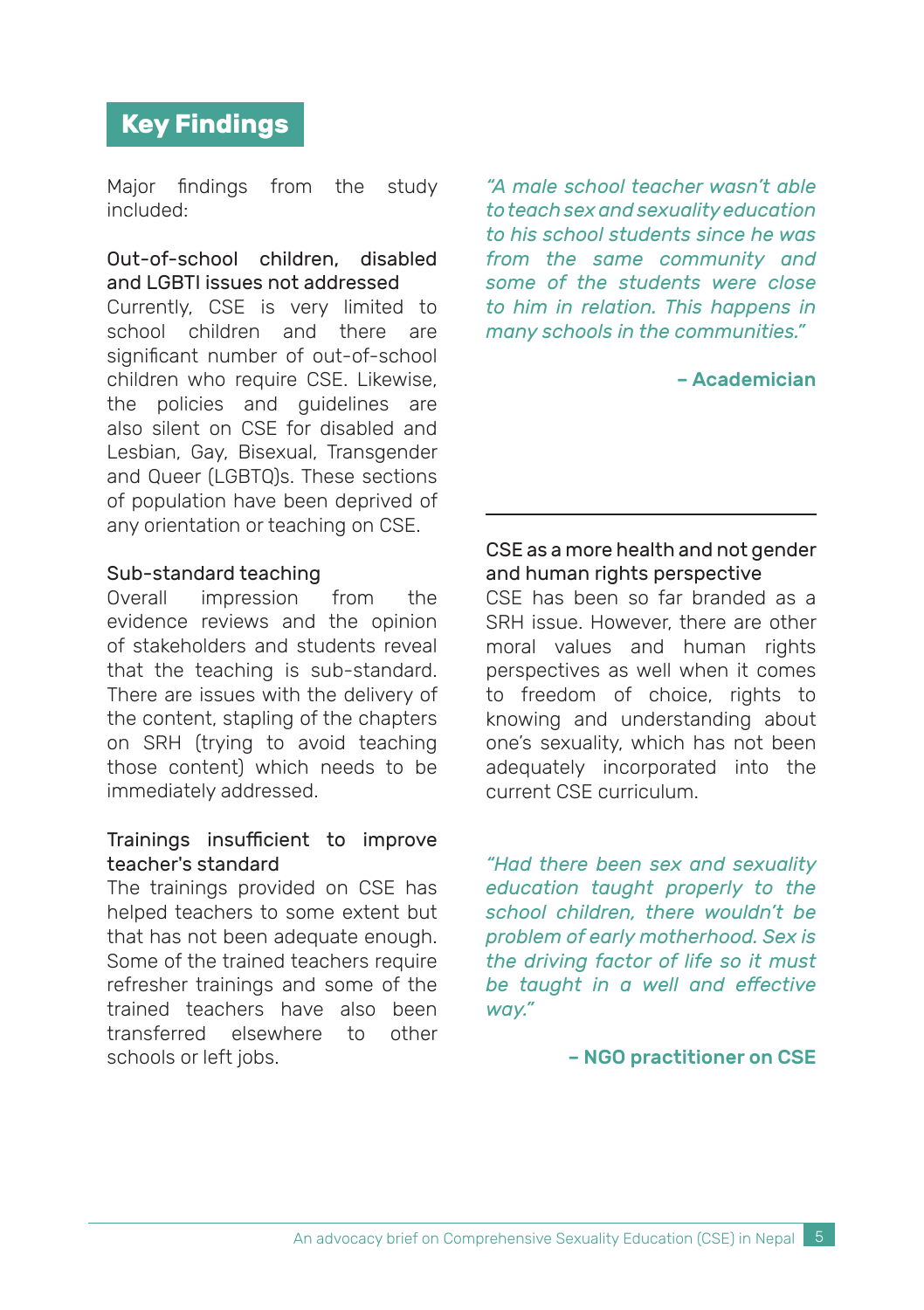#### School infrastructure and environment affecting openness of students

This study has revealed that the facilities and overall environment of the school affects the openness of the students in the classroom and with their peers to reveal their queries and anxieties related to SRH matters. Schools with counselor, adolescent friendly corner has helped students to open up and discuss SRH issues.

Weak coordination of schools and CSE initiatives with local government

Local governments or Palikas are not aware or have not documented the CSE practices in schools and therefore, there is missing link for other schools where CSE is effectively implemented.

*"It takes time for change as the reforms have been made in a hurry. Many jargons or technical terms have been used which is not easily understood by the teachers who have varying experience and expertise. Thus, bottom up approach and adolescent friendly language is required to make CSE effective."* 

– Government official

### Inclusion of Sexuality Education in Nepali Education Curriculum

Sexuality Education has been a part of the fundamental education curriculum framework of the Ministry of Education.

However, many aspects of the curriculum such as content and delivery needs to be improved. Core curriculum content covering ASRH aspects by grades are as follows: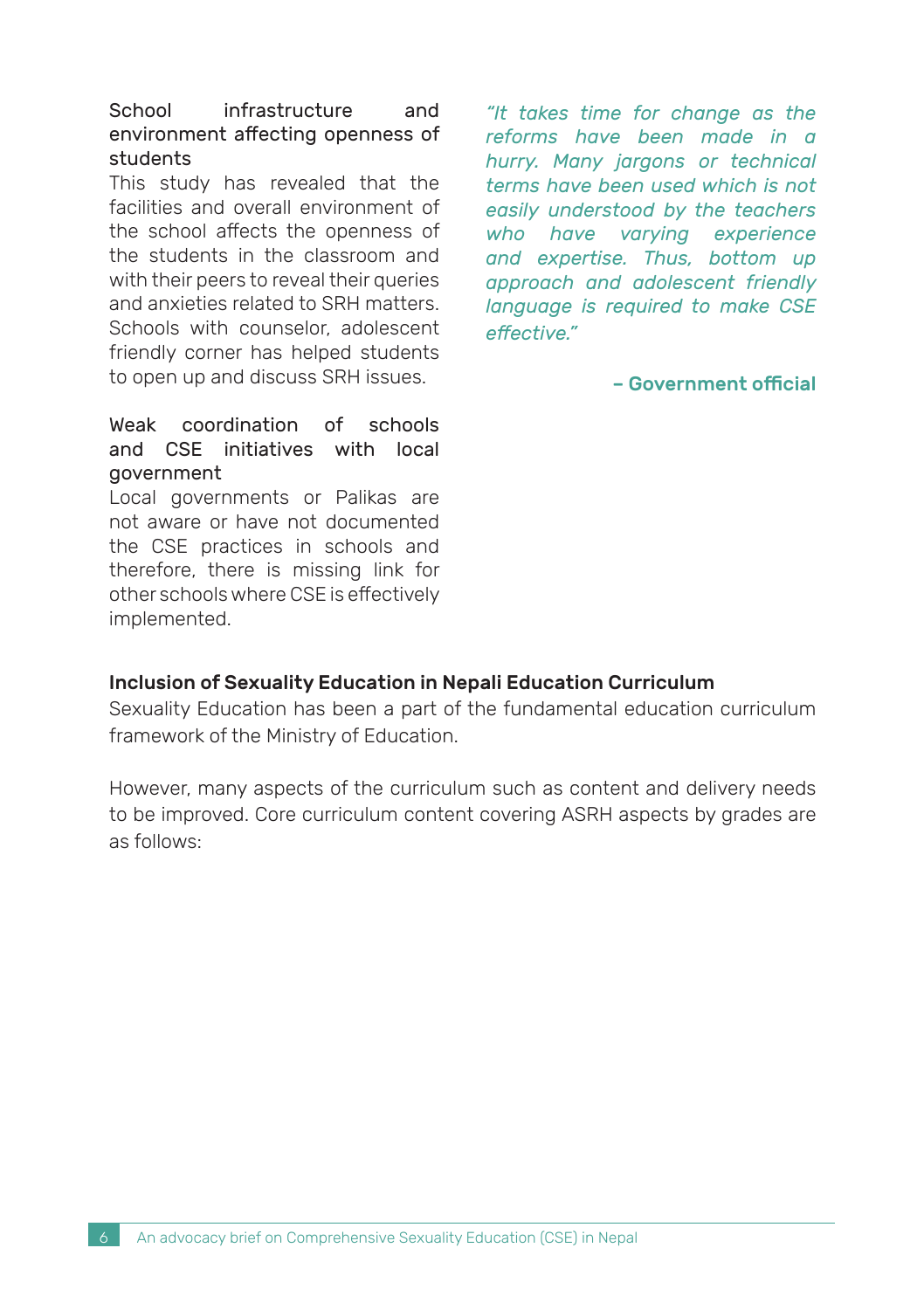- Reproduction
- Personal Hygiene - Identification of external parts of body and their cleanliness (Grade 1), Methods of cleaning external parts of body (Grade 2), Causes of cleaning external parts of body (Grade 3)

#### Grade 1-3 Grade 4-5 Grade 6

- Reproduction
	- Personal Hygiene - Cleaning sexual organs (Grade 4)
- Cleaning sexual organs and Introduction to menstruation (Grade 5)
	- Diseases Cooperative Feeling towards patients (Grade 4), Introduction to HIV/ AIDS (Grade 5)

- Introduction to Adolescence
- **Bodily Changes** during adolescence
- Sexual Education and its importance
- Concept of Sexual and Reproductive Health and its importance
- Bodily structure of male and female external
- reproductive organs • Maintaining
	- hygiene of external reproductive organs

- Phases of adolescence
- Introduction to sexual intercourse
- Necessity of sexual and reproductive health education
- Wet dreams
- How semen is produced and how fertilization takes place
- Process of conception
- Infections that take place around reproductive organs and,
- Process of prevention of such infections

### Grade 7 Grade 8

- Responsibilities of adolescents in practicing responsible sexual behavior
- Safe abortion techniques
- Concept and importance of comprehensive sexual education

### Grade 9

- Adolescence
- Sexuality Education
- Reproductive Health
- Reproductive Rights

#### Grade 10

- Sexually Transmitted Diseases (AIDS, Syphilis, Gonorrhea, Cancroid)
- Safe Motherhood
- Maternal Health Care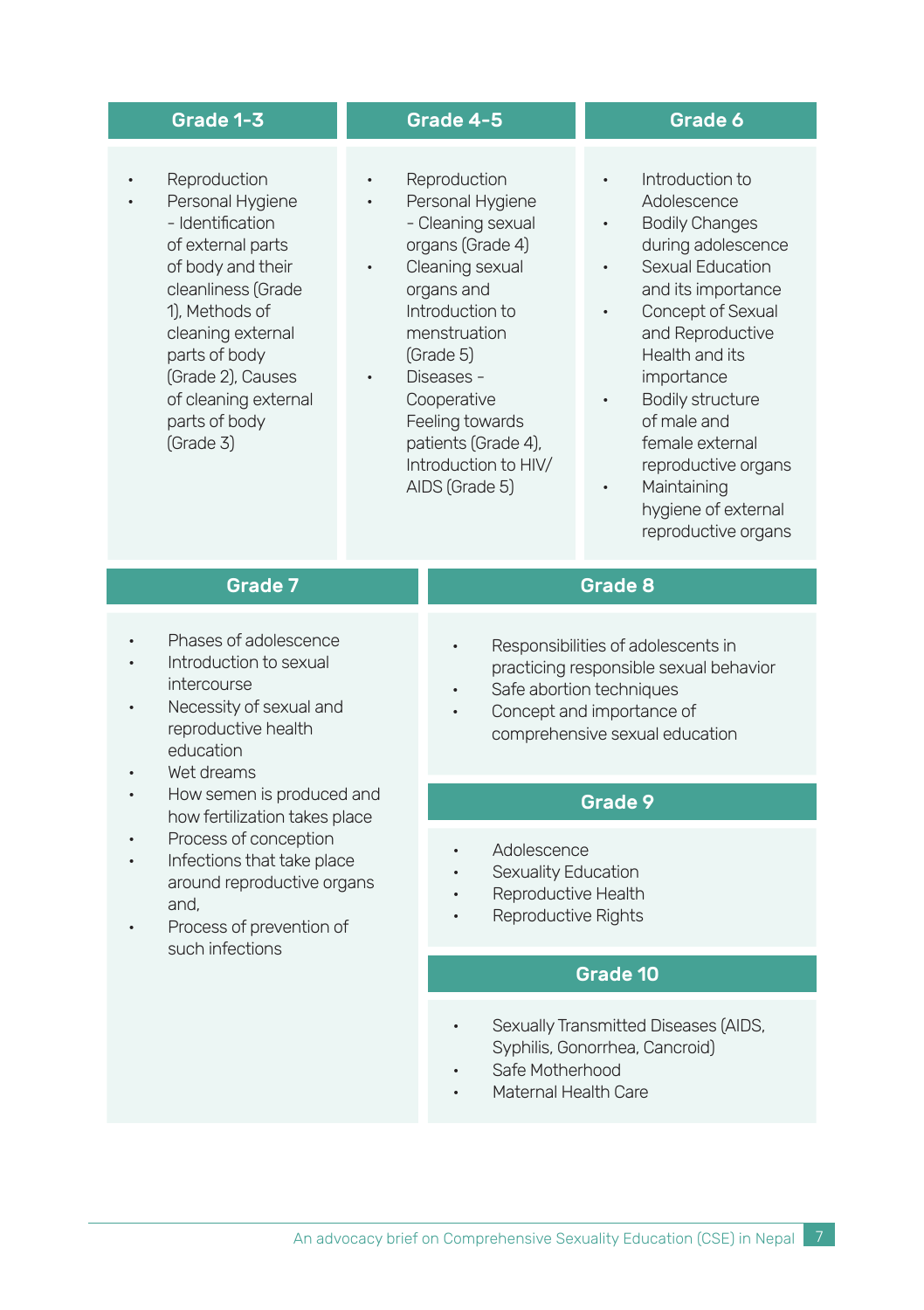#### Gaps and Recommendations:

#### Gaps: • Most of the parents feel their children are still too young to see, know about sex organs and the reproductive process Recommendations: Age specific content should be available in curriculum so that children are aware and prepared before they reach puberty Grade 1-5 Grade 6, 7 and 8 Grade 9 and 10 Gaps: Though it has been made mandatory course for the students in grades 6 to 8, the content does not cover the whole aspects of SRHR. The contents are driven more in health perspectives integrating with gender and human rights and doesn't always contain information about the availability of services and service sites. Inclusion of concepts such as 'relationships', 'values, attitudes and skills' and 'culture, society and human rights' is limited. • Menstruation as a topic was taught in grade 7 and Chhaupadi was not included as harmful practice. Recommendations: • Incorporate intersectionality lens gender and human rights or value based concepts in the curriculum • Include specific societal values and norms surrounding SRH issues as well such as Chhaupadhi in the curriculum apart from accustomed Gap: Recently, the Environment, Health and Population subject from the curriculum of class 9 and 10 has been made optional, which is a huge step backwards. Recommendation: • Include HPE subject as a compulsory subject in grade 9 and 10 curriculum.

content such as menstruation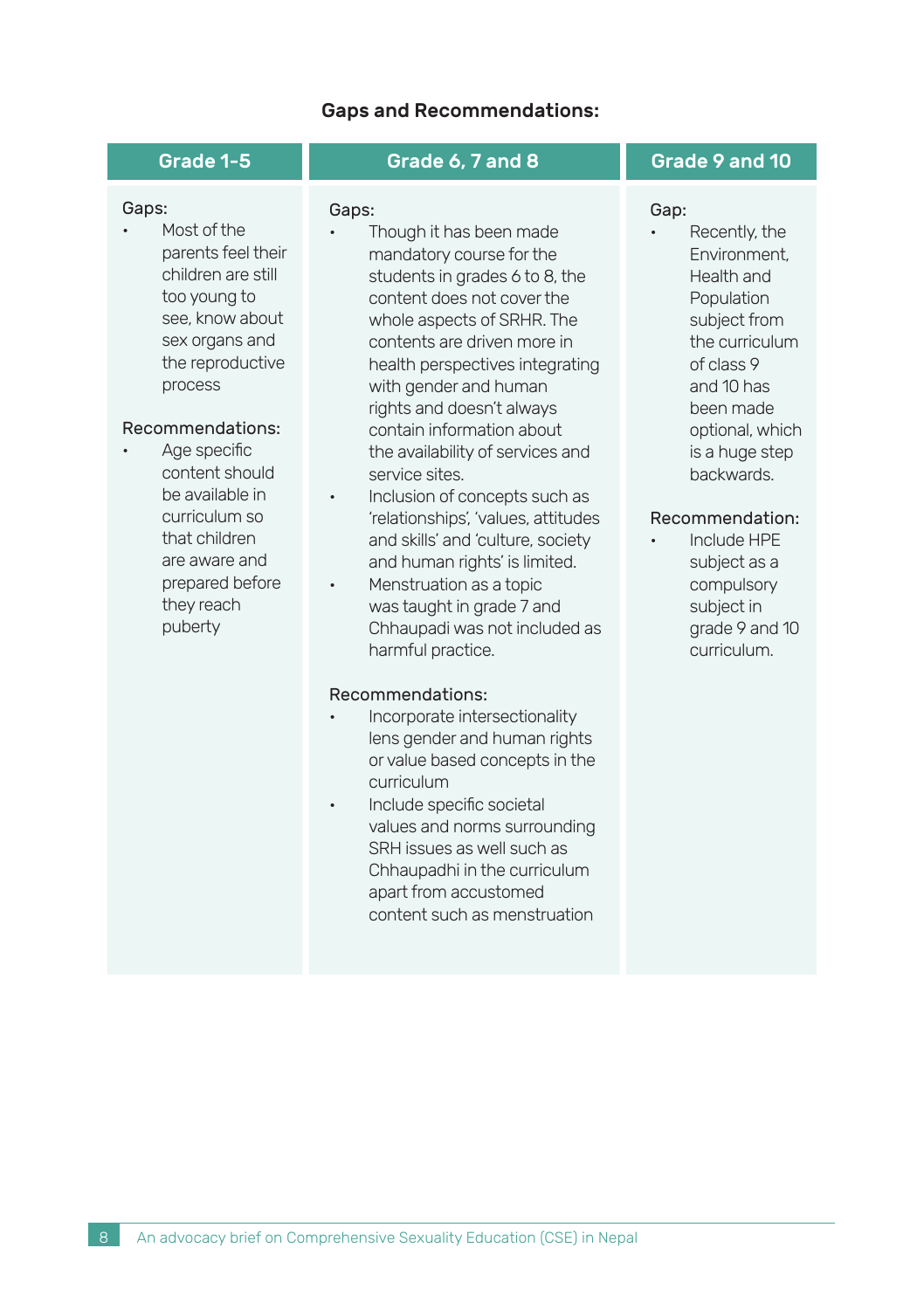# **Recommendations**

#### The study came up with the following recommendations from this study:

Targeted and grade-specific programming: Prioritizing the most vulnerable adolescents – the out of school, adolescents with disability and LGBTQ, as well as students in upper primary grades (as in many places many girls do not make the transition to secondary school). Likewise, the content on SRH issues in the HPE curriculum should also be grade specific as the adolescents mature from grade 6 to 10.

#### Improvements in school facilities and environment

Facilities within the school needs to be improved such as having a separate counselor, adolescent friendly rooms as well as providing confidence among students to open up about their anxieties and queries. Likewise, trainings for the teachers should be a routine capacity building initiative (with periodic assessment of learning abilities), not just one-off activity.

#### Making CSE comprehensive with gender, human rights and moral values components

Adding gender and rights based perspectives into current curriculum framework so that adolescents aware of their own sexuality and bodily integrity.

It is widely considered that healthy living should not be limited to the classroom; rather it should be extended beyond it. Schools and authorities should also understand the rights and responsibilities of the parents and young people.

#### High quality research and evaluation on CSE implementation and their effectiveness

A good quality evaluation research on sexuality education is critical for policy makers and practitioners to understand the needs of sex education and the existing gaps. Such evaluations help schools to identify the need of support by local authority in development and delivery of their policies and findings, and require a realistic amount of time.

#### Making local governments accountable to document effective CSE practices as lessons learnt for other schools

Local governments need to be made accountable for success or failure of CSE implementation in the schools of their area. This will ensure effective documentation of CSE practices as lessons learnt for other schools and this will also bring about healthy competition among schools.

Interventions beyond classrooms: